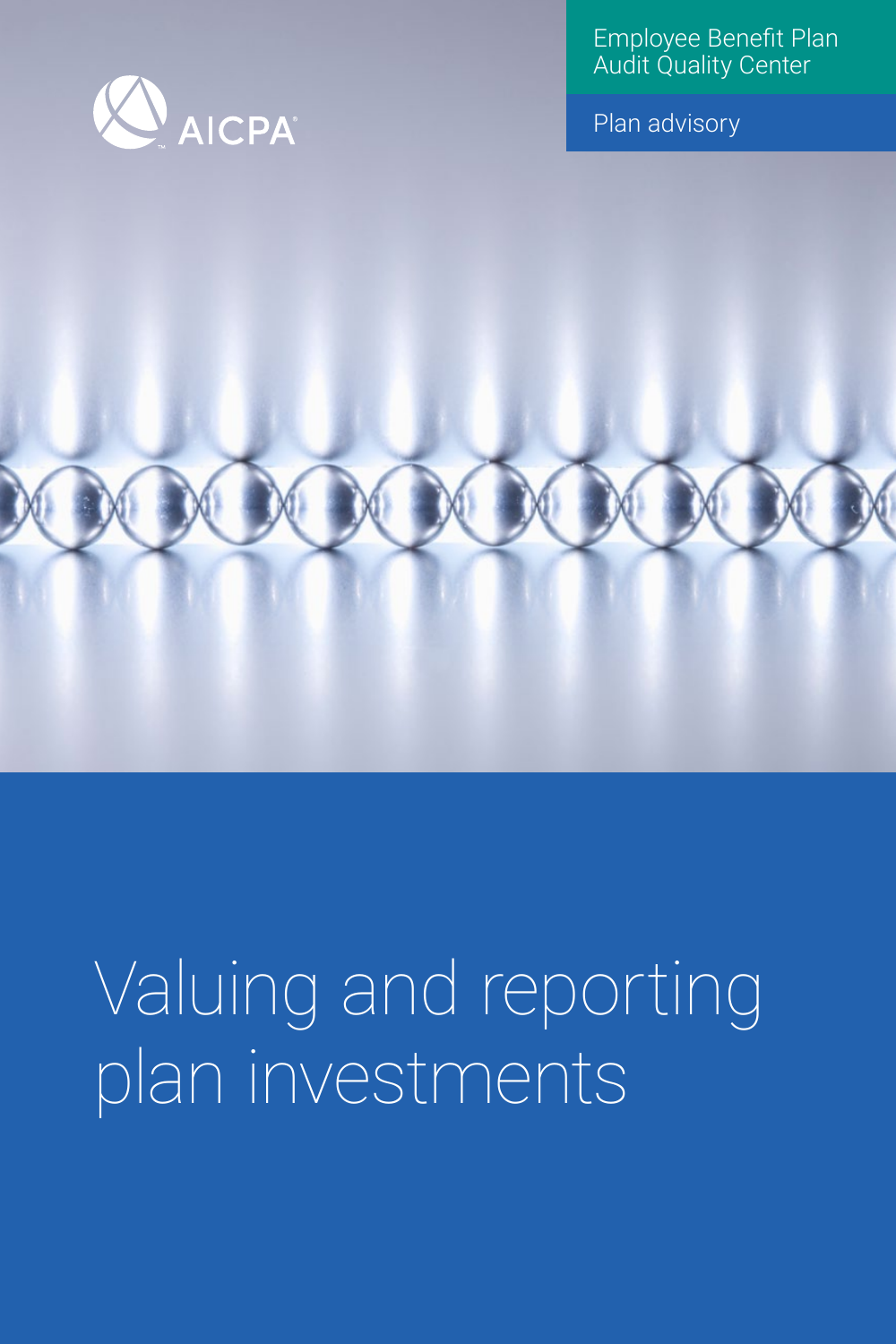This publication may be freely reproduced and distributed for intra-firm and client service purposes, providing that the reproduced material is not in any way offered for sale or profit.



© 2018 Association of International Certified Professional Accountants. All rights reserved. AICPA and American Institute of CPAs are trademarks of the American Institute of Certified Public Accountants and are registered in the United States, the European Union and other countries. The Globe Design is a trademark owned by the Association of International Certified Professional Accountants and licensed to the AICPA. 1802-788.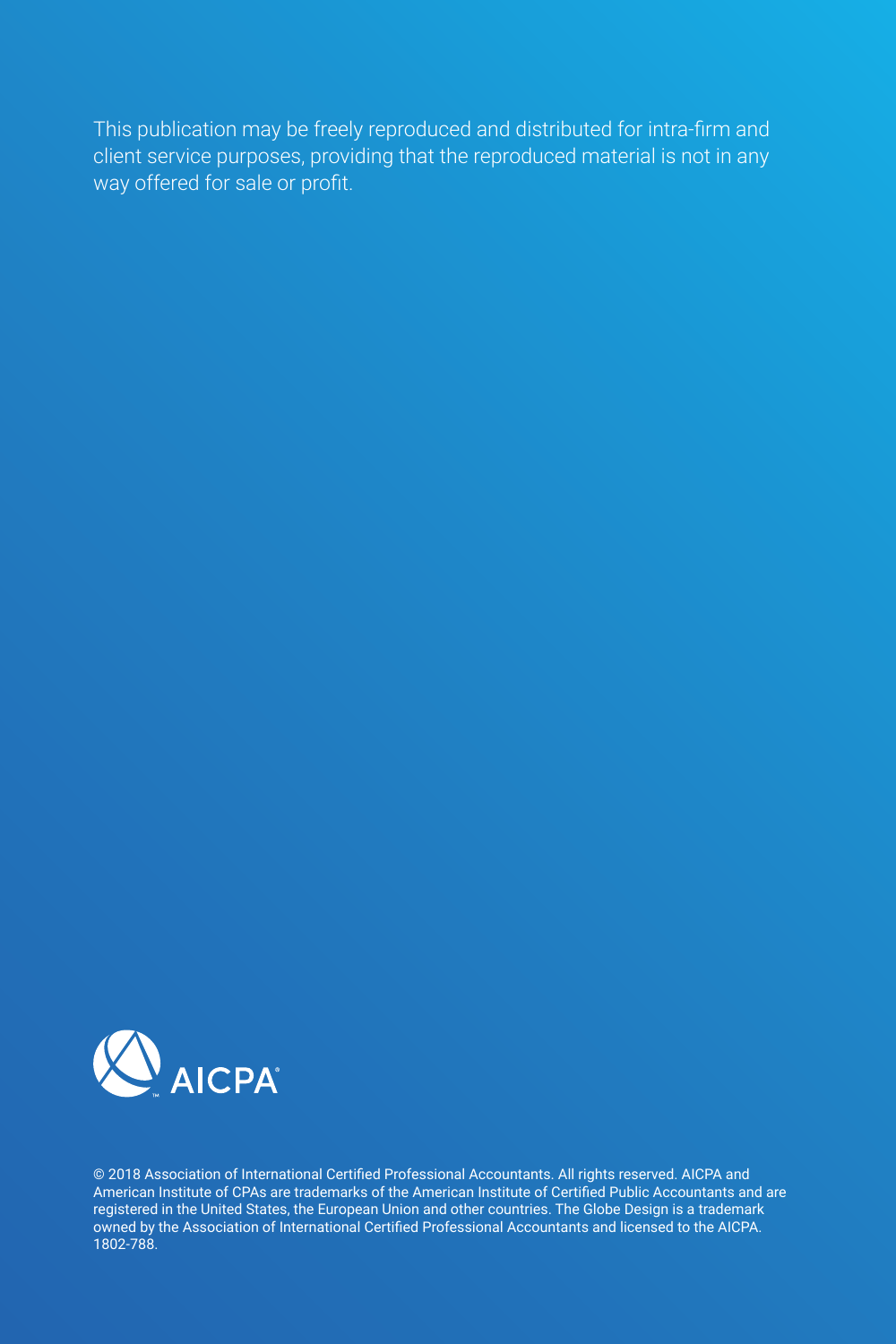# Contents

|    | Introduction                                                                                           |
|----|--------------------------------------------------------------------------------------------------------|
| 3  | Your responsibilities for reporting plan investments                                                   |
| 5  | Your responsibility for valuing investments and establishing<br>internal control                       |
|    | Special considerations for alternative investments                                                     |
| g  | Investment information you should request from the plan<br>trustee or custodian and investment manager |
| 13 | How your independent auditor can assist you                                                            |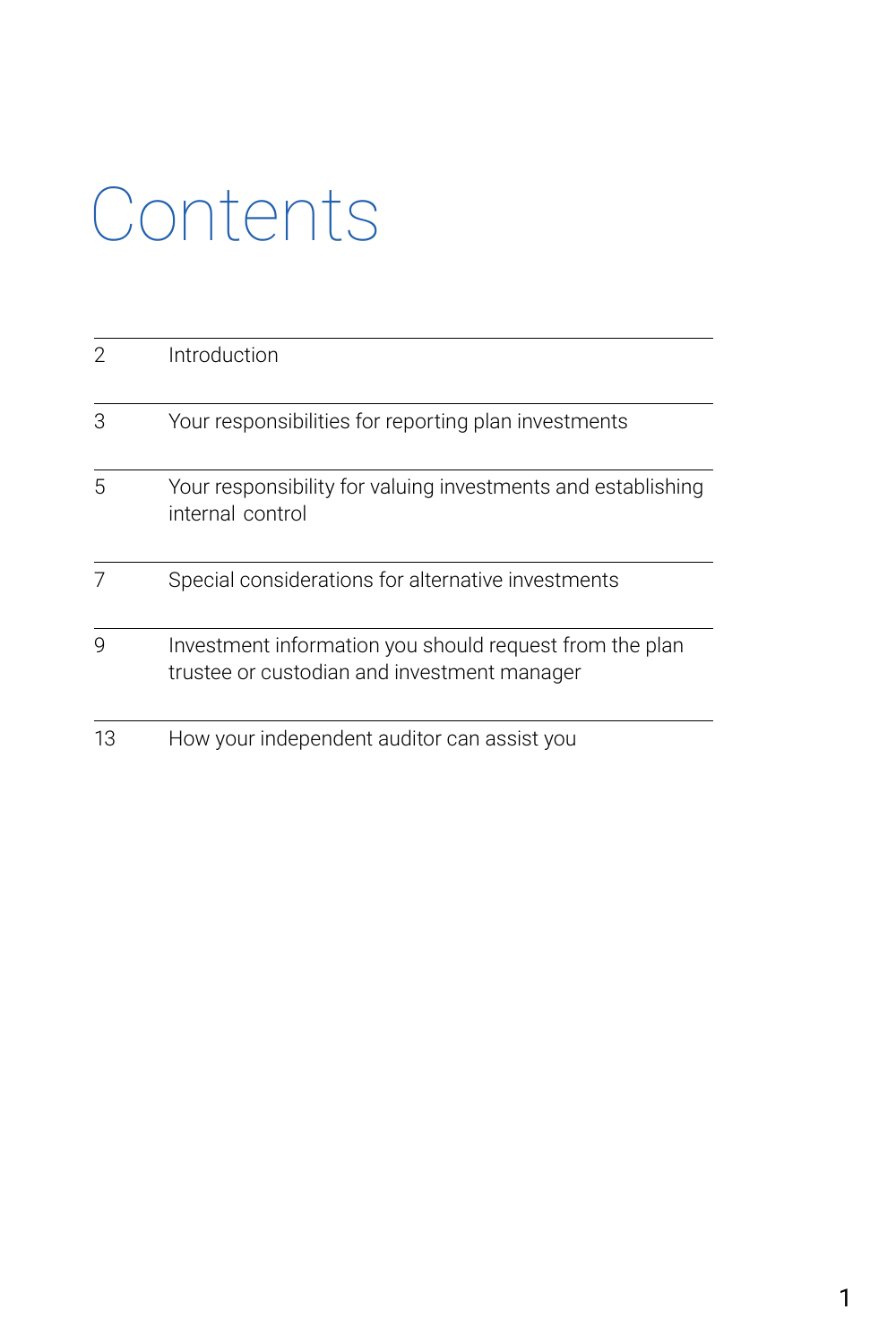## Introduction

The AICPA Employee Benefit Plan Audit Quality Center has prepared this advisory to assist you as a plan sponsor in understanding your responsibilities for valuing and reporting plan investments.

This advisory discusses:

- Your responsibility for reporting plan investments
- How plan investments are reported
- Investment valuation and related disclosures
- Your responsibility for valuing investments and establishing internal controls
- Special considerations for alternative investments
- Investment information you should request from the plan trustee or custodian and investment manager
- How your independent auditor can assist you
- Where to obtain additional information

This advisory also includes examples of suggested controls that plan management may wish to consider related to the financial reporting of investments.

Investments are the most significant asset in a benefit plan. Plan investments often consist of marketable securities, such as common or preferred stocks, bonds, notes, or shares of registered investment companies. Other plan investments may include so-called alternative investments, which are not readily marketable. These investments include private investment funds, such as hedge funds, private equity funds, real estate funds, venture capital funds, commodity funds, offshore fund vehicles and funds of funds, as well as some bank collective investment funds. Each of these different investments has unique valuation and disclosure considerations.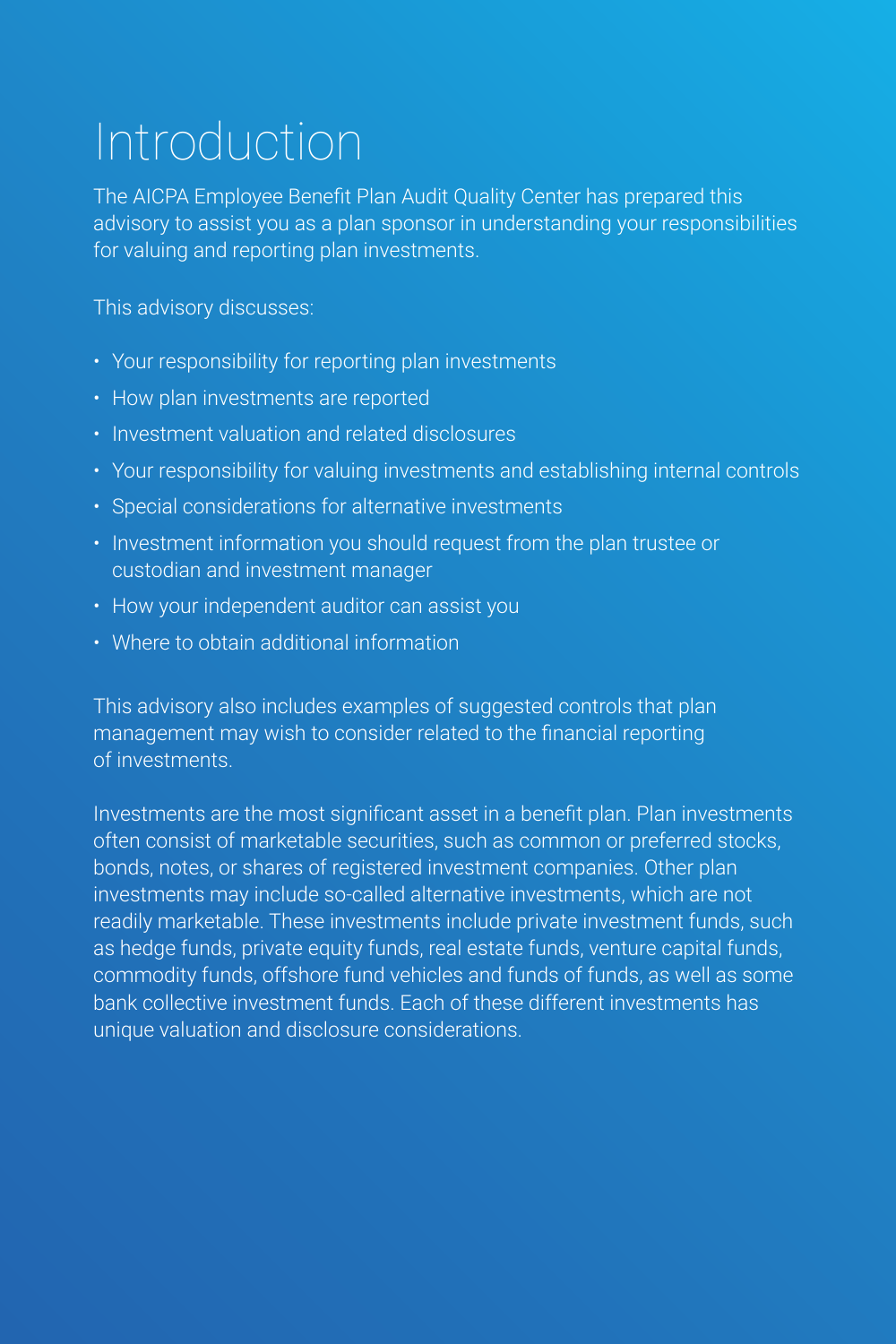## Your responsibility for reporting plan investments

As a plan fiduciary, you are subject to certain responsibilities  $-$  With these responsibilities come potential liability: Fiduciaries who do not follow the ERISA standards of conduct may be personally liable to restore any losses to the plan arising from inaccurate estimates of investment values. For example, if distributions have been made to participants of a 401(k) plan based on an inflated estimate of the value of plan investments, you could be required to make the plan whole by contributing to the plan the amount of such excess distributions.

You also may be subject to certain monetary penalties if you fail to meet your responsibilities for the plan's financial reporting. Under the Employee Retirement Income Security Act of 1974 (ERISA), your responsibilities include plan administration functions, such as maintaining the financial books and records of the plan, and filing a complete and accurate annual return/ report for your plan (Form 5500 Annual Return/Report of Employee Benefit Plan). Certain financial information about your plan, including information about the plan's investments, must be reported on the Form 5500 and the related schedules. Generally, if the plan has 100 or more participants, audited financial statements must also be included with the plan's Form 5500. Additionally, plans that have fewer than 100 participants, but which hold nonreadily marketable assets may also be required to include audited financial statements. The U.S. Department of Labor (DOL) may assess penalties on plan sponsors of up to \$2,097 a day for failure to file a proper Form 5500.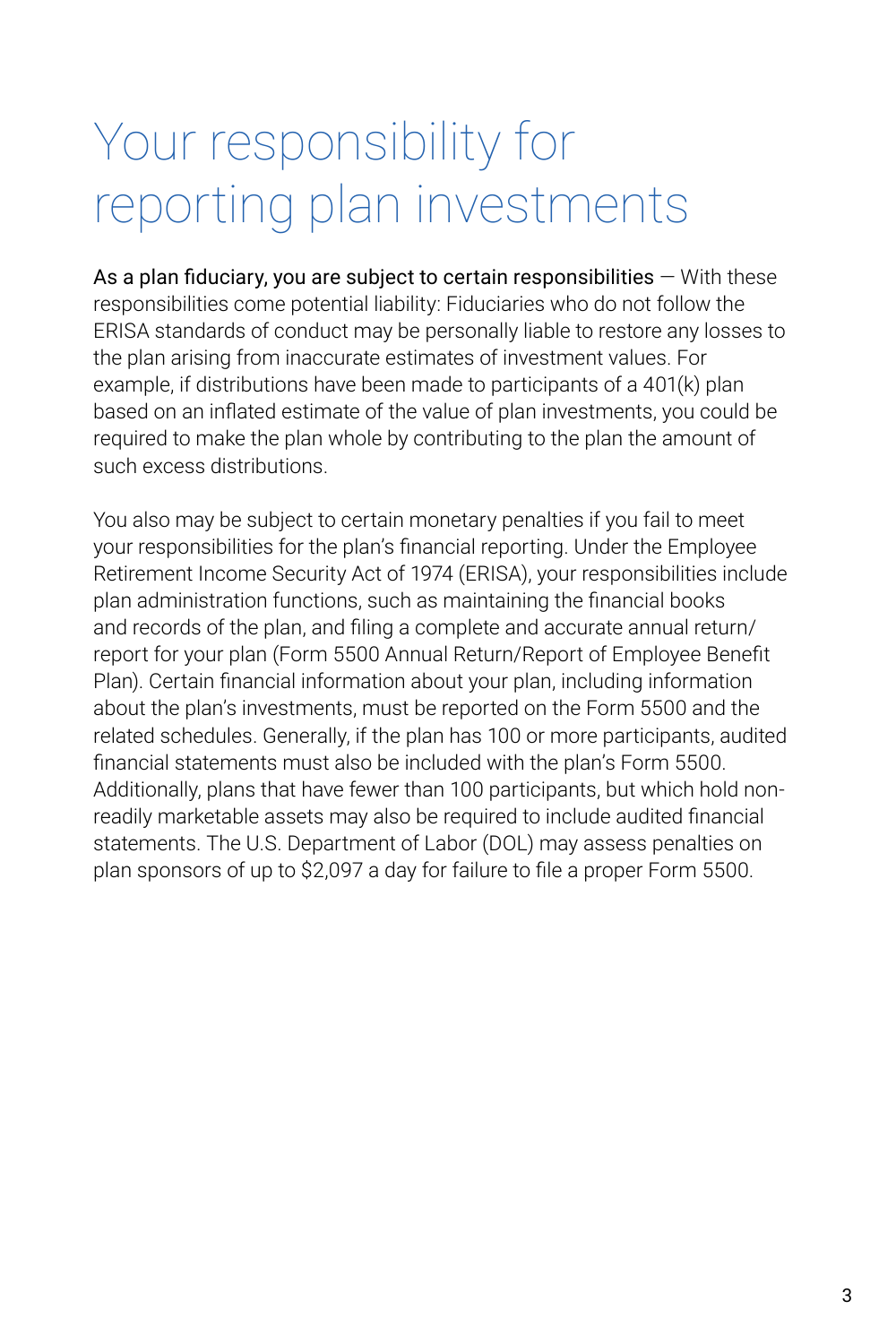#### How plan investments are reported

Investments are reported in the form 5500 at current value<sup>1</sup>  $-$  If your plan is required to submit audited financial statements with the Form 5500, plan investments must be reported in the financial statements following generally accepted accounting principles (GAAP), which require investments generally to be reported at fair value. Fair value<sup>2</sup> for GAAP purposes is defined in Financial Accounting Standards Board (FASB), Accounting Standards Codification® (ASC) 820, Fair Value Measurements and Disclosures. Generally, current value and fair value will be the same.

#### Investment valuation and related disclosures

FASB ASC 820 provides a fair value framework for valuing investments in your plan's financial statements and requires extensive financial statement disclosures about the valuation of plan investments  $-$  It discusses acceptable valuation techniques, which include a market approach, income approach and cost approach. The selection of a valuation technique, or a combination of valuation techniques, for each investment will depend on the particular circumstances. FASB ASC 820 also discusses inputs to valuation techniques—which are the assumptions market participants would use in pricing the investment—and establishes a fair value hierarchy that prioritizes the inputs.

Level 1 inputs—are quoted prices in active markets for identical assets that the plan has the ability to access at the measurement date (for example, prices derived from NYSE, NASDAQ and the Chicago Board of Trade). If a Level 1 input is available for a particular investment, it should be used to value that investment.

Level 2 inputs—are inputs other than quoted prices included within Level 1 that are observable for the asset, either directly or indirectly. Observable inputs are those that reflect the assumptions market participants would use in pricing the asset, developed on market data obtained from sources independent of the plan (for example, matrix pricing, yield curves and indices).

2. FASB ASC 820 defines "fair value" as the price that would be received to sell an asset or paid to transfer a liability in an orderly transaction between market participants at the measurement date.

<sup>1.</sup> ERISA section 3(26) defines the term "current value" as fair market value where available and otherwise the fair value as determined in good faith by a trustee or a named fiduciary pursuant to the terms of the plan and in accordance with regulations of the Secretary, assuming an orderly liquidation at the time of such determination.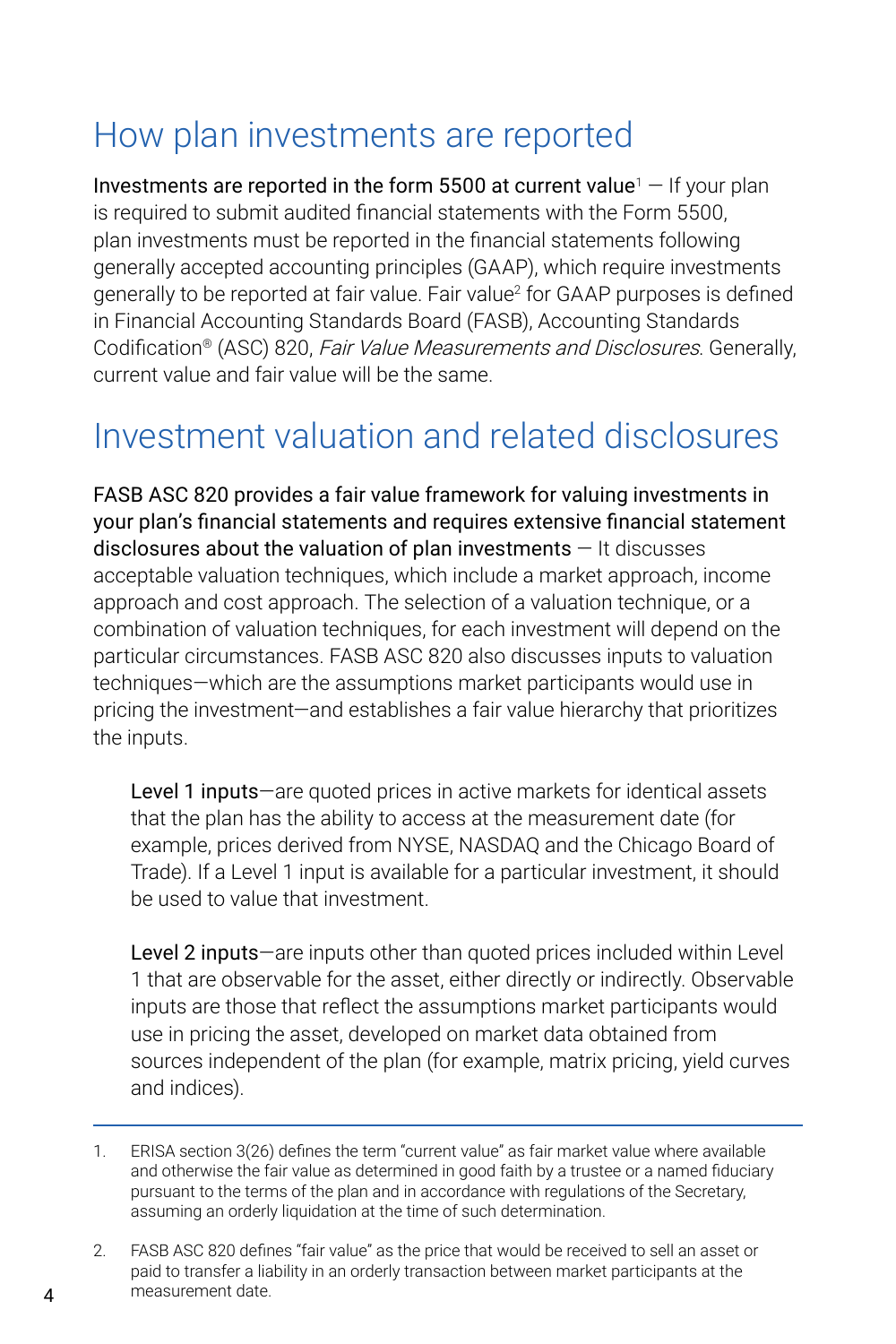Level 3 inputs—are unobservable inputs for the asset. Unobservable inputs are those that reflect the plan's own assumptions about the assumptions that market participants would use in pricing the asset, developed based on the best information available in the circumstances (for example, investment manager pricing for private placements, private equities and hedge funds).

The FASB ASC 820 disclosure requirements are detailed, specific, and include, among other things, information that enables readers of the financial statements to assess the inputs used to measure fair value.

### Your responsibility for valuing investments and establishing internal control

Plan management is responsible for investment valuations and financial statement disclosures – Even if you use outside investment custodians, asset or fund managers, or other service providers to assist in determining the value of investments reported in your plan's financial statements and on Form 5500, the DOL holds plan management responsible for the proper reporting of plan investments. This responsibility cannot be outsourced or assigned to a party other than plan management. While you may look to the valuation service provider for the mechanics of the valuation, you need to have sufficient information to evaluate and independently challenge the valuation. Therefore, it is important that you become familiar with your plan's investments and the methods and significant assumptions used to value them, especially for investments for which readily determinable market values do not exist.

This Advisory includes suggestions to assist you in fulfilling your responsibilities with respect to valuing and reporting plan investments and establishing related controls, such as the need to develop systems, controls, processes and procedures. Because each plan is unique, it is not practical to provide detailed examples. Contact your plan auditor to discuss specific ways in which you may implement some of these suggestions, as his or her experience with your plan and the industry may provide you with valuable insights.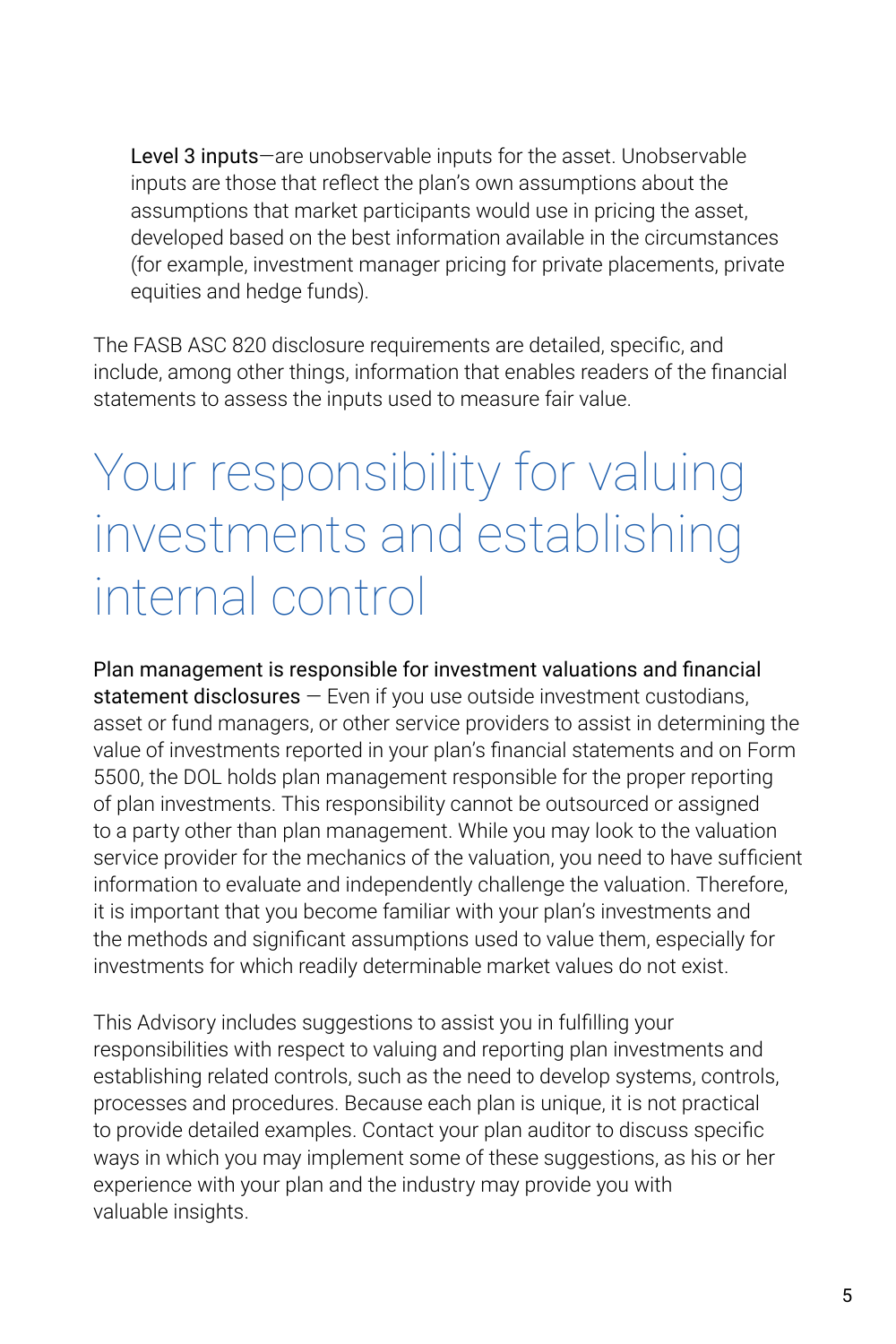Effective internal control at the plan level can help ensure that plan  $investments$  are properly valued  $-$  As part of fulfilling your responsibility for complete and accurate financial reporting of plan investments, you need to establish processes for determining the fair value measurements and disclosures, selecting appropriate valuation methods, identifying and adequately supporting any significant assumptions used in preparing the valuation, and ensuring that the presentation and disclosure of the fair value measurements are in accordance with Form 5500 reporting requirements and GAAP. Your valuation process doesn't need to include the recalculation of estimated fair values for your plan investments, but it should ensure that you have an adequate understanding of the characteristics of the investments and the valuation process to determine if those valuations are reasonable. For example, where an outside pricing service is used by the plan custodian or trustee, it is important that you gain an understanding of the pricing methods used by that pricing service. It also is vital to document your understanding.

The AICPA Employee Benefit Plan Audit Quality Center has issued a plan advisory, *The Importance of Internal Controls in Financial Reporting and Safeguarding Plan Assets*, which provides information about establishing cost-effective controls. Here are some example controls you may consider implementing to help ensure that investment transactions are valued properly:

- Review monthly or quarterly trust reports
- Communicate regularly with your investment manager
- Compare quotation sources and appraisal reports with recorded values
- Evaluate your appraiser
- Compare values of pooled separate accounts and bank collective investment funds to net asset values calculated by the issuer
- Obtain the financial statements (preferably audited) of pooled separate accounts and bank collective investment funds, and compare unit or other information contained in the financial statements for reasonableness to the unit or other values reported to the plan
- Document valuation methods in the trust agreement or plan committee minutes
- Have the plan committee approve the basis for "good faith" estimates including independent appraisals, if any, and document the basis used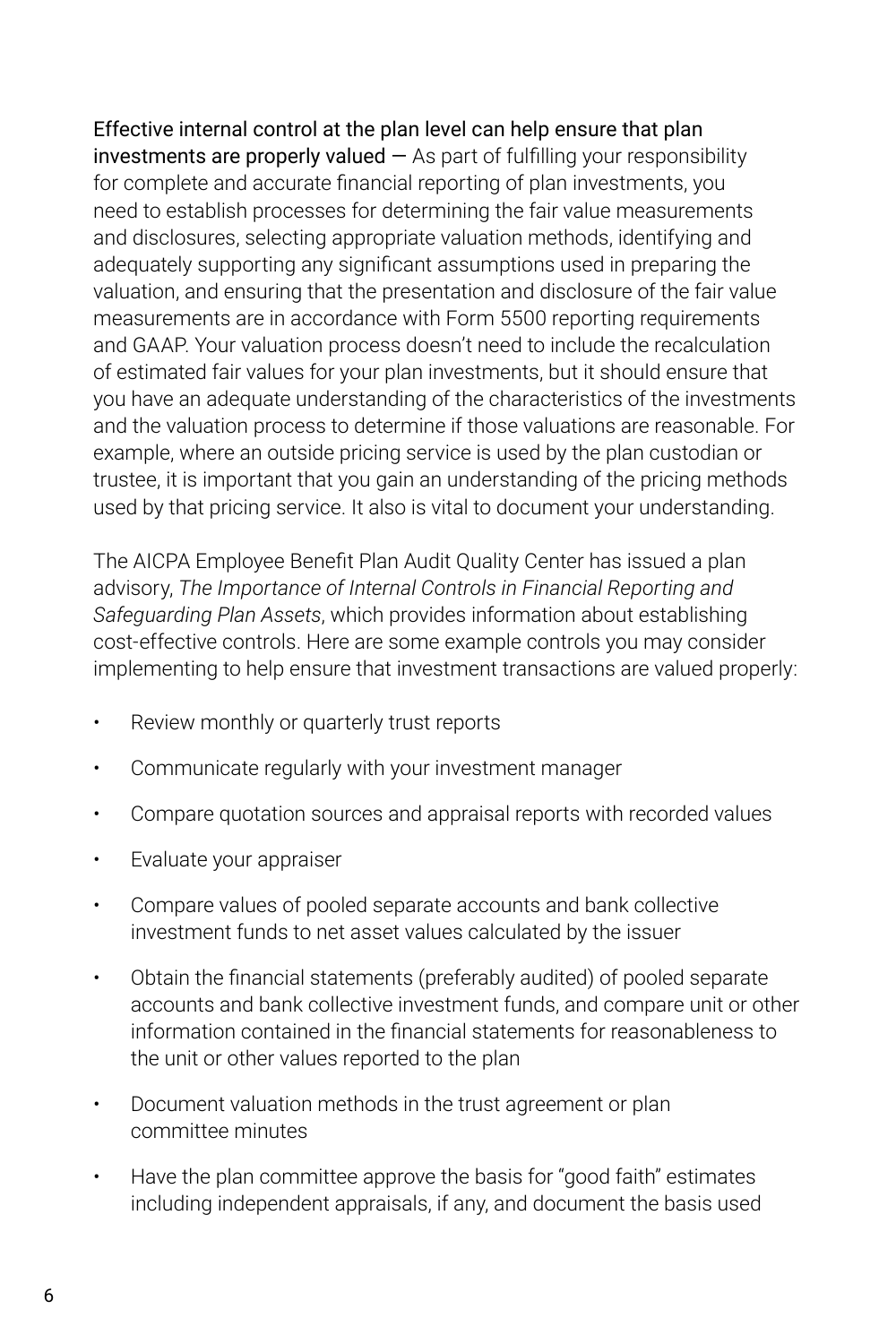• Obtain documentation from pricing services about the pricing methodologies and sources used

In addition to controls at the plan, the trustee and/or custodian should have adequate internal controls over its process used to value plan investments. See the "Investment information you should request from the plan trustee or custodian" section of this advisory for a discussion of this matter.

### Special considerations for alternative investments

Valuing alternative investments can present unique challenges — Alternative investments are those investments for which a readily determinable fair value does not exist (that is, they are not listed on national exchanges or over-thecounter markets, nor are quoted market prices available from sources such as financial publications, the exchanges, or the National Association of Securities Dealers Automated Quotations System). The underlying assets in these alternative investments can range from marketable securities to complex and/ or illiquid investments.

Valuing alternative investments may encompass a wide array of methodologies that may involve many assumptions and the exercise of professional judgment. Many alternative investments may have financial statements (unaudited or, preferably, audited) to support their valuations. If you rely on the amounts in the financial statements, it is important that those statements are as of the same date as your plan's financial statements and that the assets are valued at fair value. If not, you may need to perform additional procedures to be certain those valuations are reliable (again, this responsibility cannot be outsourced or assigned to a party other than plan management). For example, if your plan is invested in a limited partnership with audited financial statements as of a date that is three months prior to your plan's year-end, you would need to determine how the value of that limited partnership may have changed over the three-month period between the date of the partnership's financial statements and the date of the plan's financial statements.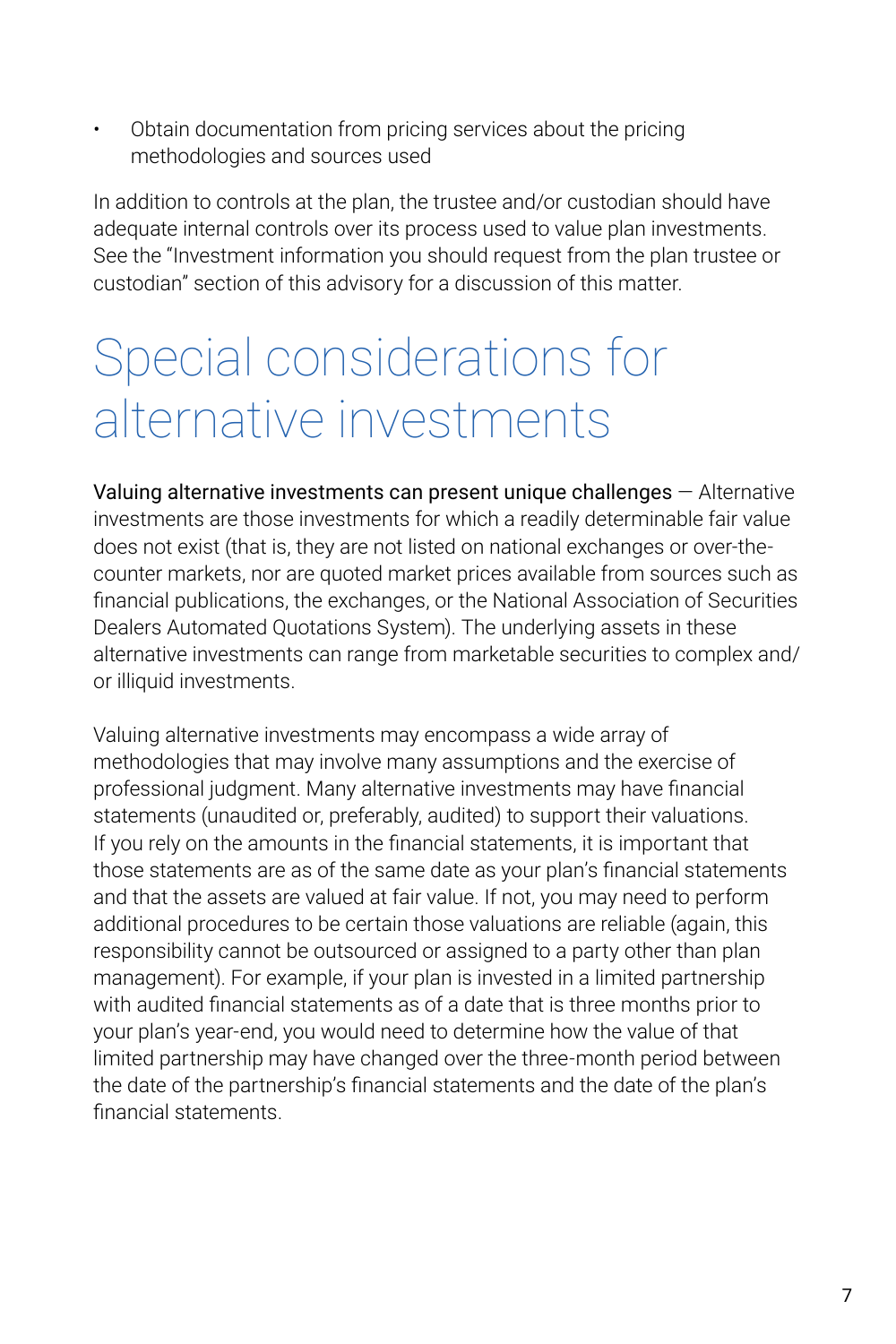It is important to understand the nature, strategy and assumptions used in valuing alternative investments  $-$  The nature and extent of the process for valuing investments, and the related controls, are particularly important when the plan invests in securities for which readily determinable market values do not exist. Controls related to alternative investments should include procedures for initial due diligence (that is, procedures performed before the initial investment), ongoing monitoring (that is, procedures performed after acquisition) and financial reporting. You should have in place a process and internal controls over that process to ensure that the plan's alternative investments are reported in the financial statements at fair value as required by GAAP. The process and controls include having a sufficient understanding of the nature of the underlying investments, the portfolio strategy of the alternative investments, and the method and significant assumptions used by the fund manager to value the underlying investments.

In the absence of availability of a detailed listing of the underlying investments as of the plan's year-end, you may gain sufficient understanding of the fund through other activities. These activities could include, but not be limited to, periodic interviews with fund management to understand the fund's strategy, positions, and valuation methodologies, and comparing the data obtained from the fund manager with other available information, such as sector data, indexes and cash contributions and distributions. Such data could be further corroborated with information regarding the underlying investments obtained through the annual audited financial statements of the alternative investment. See the discussion in the next section, "Investment information you should request from the plan trustee or custodian and investment manager" regarding situations where the investment custodian has not performed valuation services for the plan's alternative investments and provides plan investment information based on the "best available" information.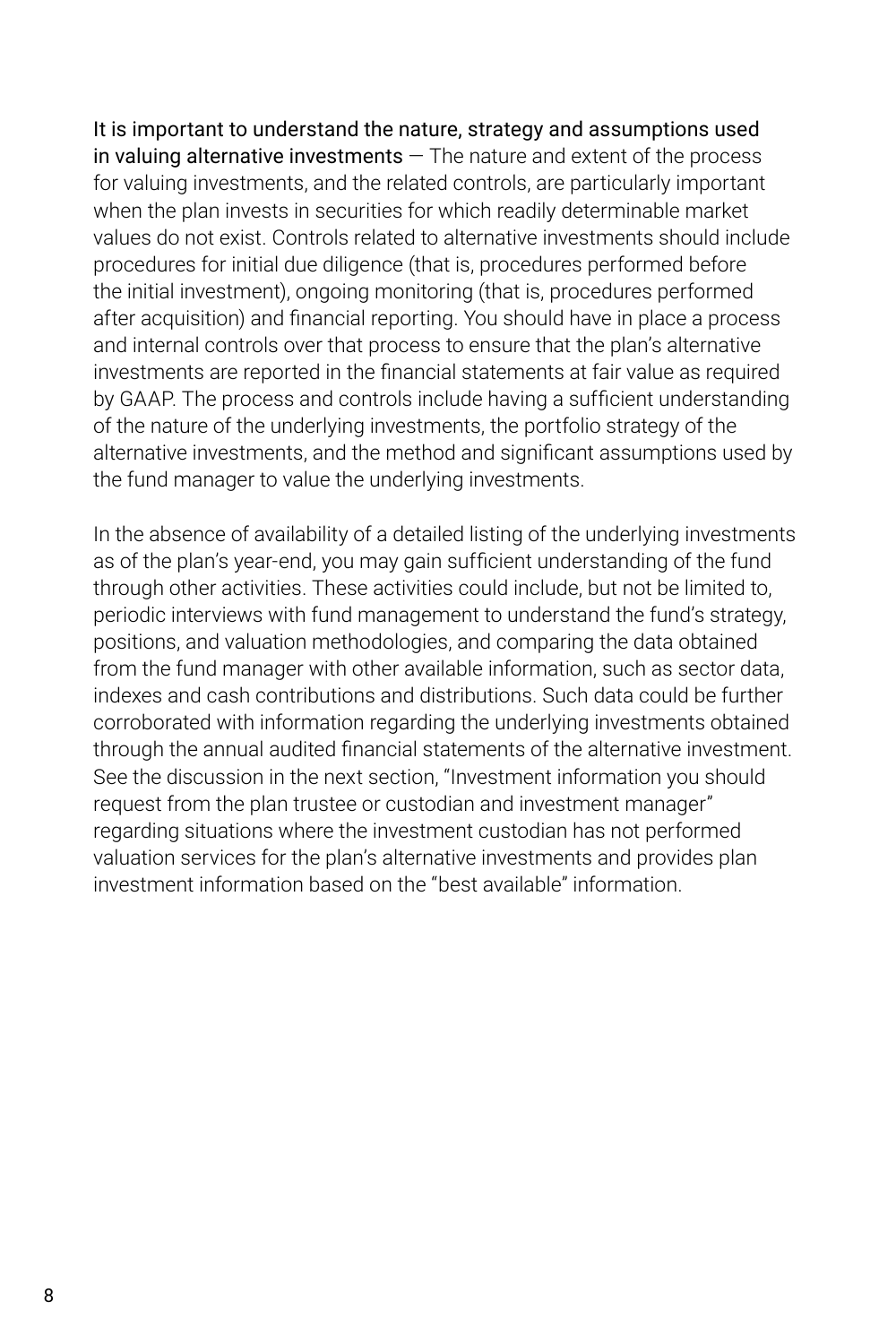## Investment information you should request from the plan trustee or custodian and investment manager

The plan investment trustee or custodian typically provides you with monthly reports that detail your investment balances  $-$  It is important that you review these reports to ensure that they are accurate and complete and report appropriate investment values based on current or fair value as of the date of the report.

The type of services you have hired your trustee or custodian to perform will dictate what information you receive. The typical custodial service provided by custodians and trustees includes providing values that are based on the best information available to them at the time of the report. If the plan is invested solely in assets with readily determinable fair values, such as mutual funds or marketable securities, the trustee or custodian typically obtains fair values from nationally recognized pricing services, and those values will be relatively easy to verify. However, in cases where the plan invests in assets without readily determinable fair values, and where the trustee or custodian may have been hired only to provide custodial services, the values in the trust report typically will be a pass-through of the values provided by the fund company or limited partnership for commingled funds, or by a boutique vendor or broker for nonmarketable securities. In those cases, the reported values are based on the best information available to the trustee and custodian at the time of the report, which may or may not be fair value. To obtain fair values for alternative investments, you may need to contract for valuation services in addition to the custodial services provided, or perform your own valuation. Collaborate with your investment fiduciary, who is more likely to be familiar with the valuation of these types of assets, in order to determine whether the value reported in the custodian statement represents fair value. In any case, it is important that you understand how the investment values are determined so you can make your own judgments about the reliability of the information in the reports.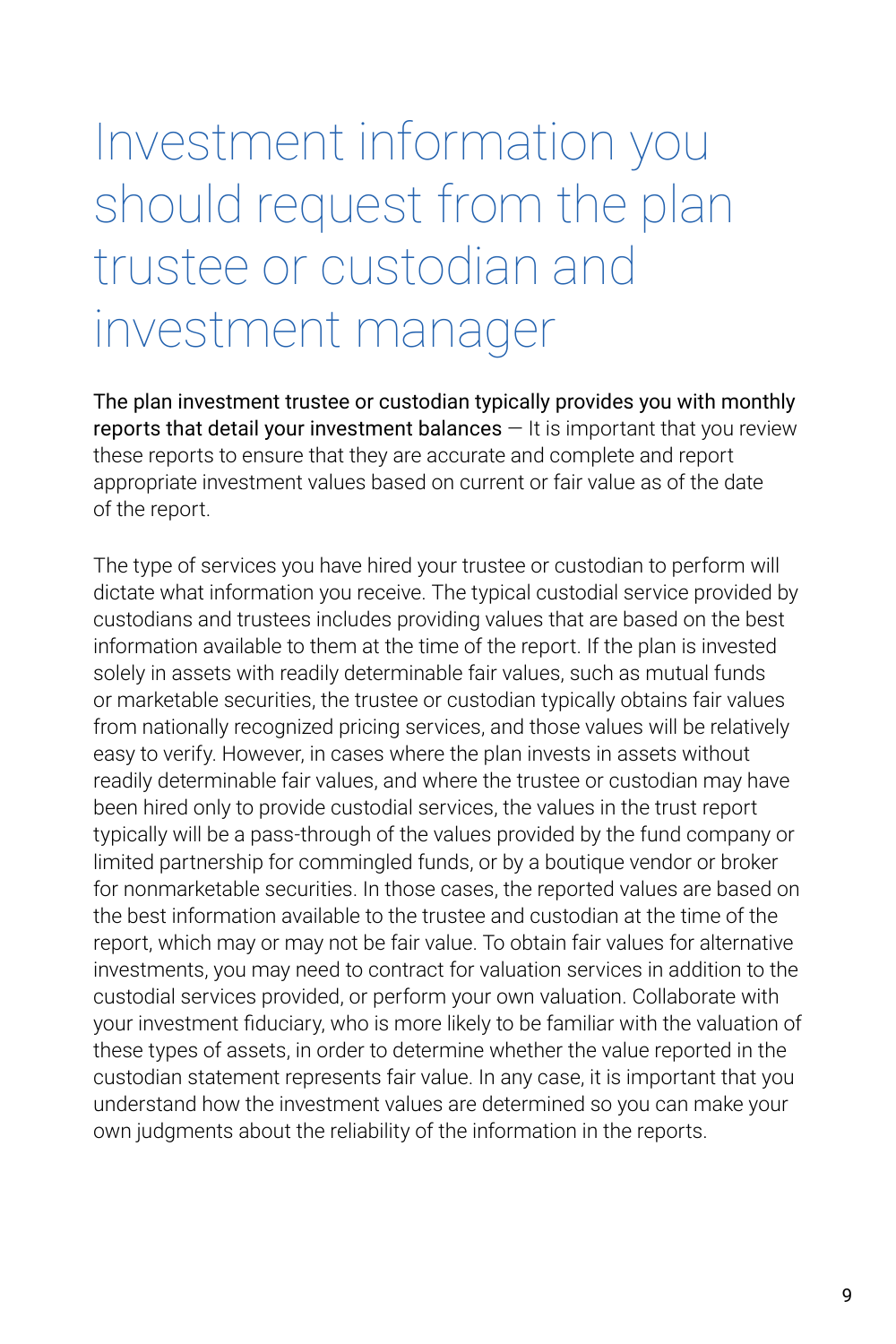When it is time to prepare and review the plan's Form 5500 and financial statements, be sure to check that the investments have been valued as of the plan's year-end, and that the valuation method is appropriate. In addition, you will want to inquire as to whether your custodian will provide you with the information necessary to prepare the required financial statement disclosures regarding the valuation inputs (Levels I, II and III) used to determine investment values.

Given the overall increase in the level of alternative investments held by plans, the percentage of plan investments for which values are based on the best available information is increasing. Many plan sponsors may not even be aware that custodians are providing pass-through pricing services and not full fair-value valuation services. Consequently, the best available information reported by the custodian may inappropriately be relied upon for preparing the participant statements, the plan's Form 5500 and its financial statements because it is not the true current or fair value at the plan's yearend. For example, the investment information may be reported as of the limited partnership's year-end rather than the plan's year end, or reported as of the end of the prior calendar quarter, or obtained from a source that had not performed adequate valuation procedures or used different assumptions than used by the plan for estimating current or fair value. In such cases, the investment valuation information may not meet the Form 5500 filing requirements for reporting investments. If the valuation date is different than the plan's year-end, it may be necessary to perform roll-forward or roll-back procedures to determine the proper value at the plan's year-end.

Investments certifications by banks or similar institutions do not relieve plan management of its responsibility for properly reporting fair values  $-$  ERISA allows plan sponsors to instruct the plan's independent auditor not to perform any auditing procedures with respect to investment information prepared and certified by a bank or similar institution, or by an insurance carrier that is regulated, supervised and subject to periodic examination by a state or federal agency that acts as a custodian or trustee. This action is available only if a trustee or custodian certifies to both the accuracy and the completeness of the plan asset information needed for the audit engagement.<sup>3</sup>

3. Certification requirements of 29 C.F.R. § 2520.103-5 define the scope of an accountant's examination and report under ERISA section 103(a)(3)(A) and (C) and 29 C.F.R. § 2520.103-8.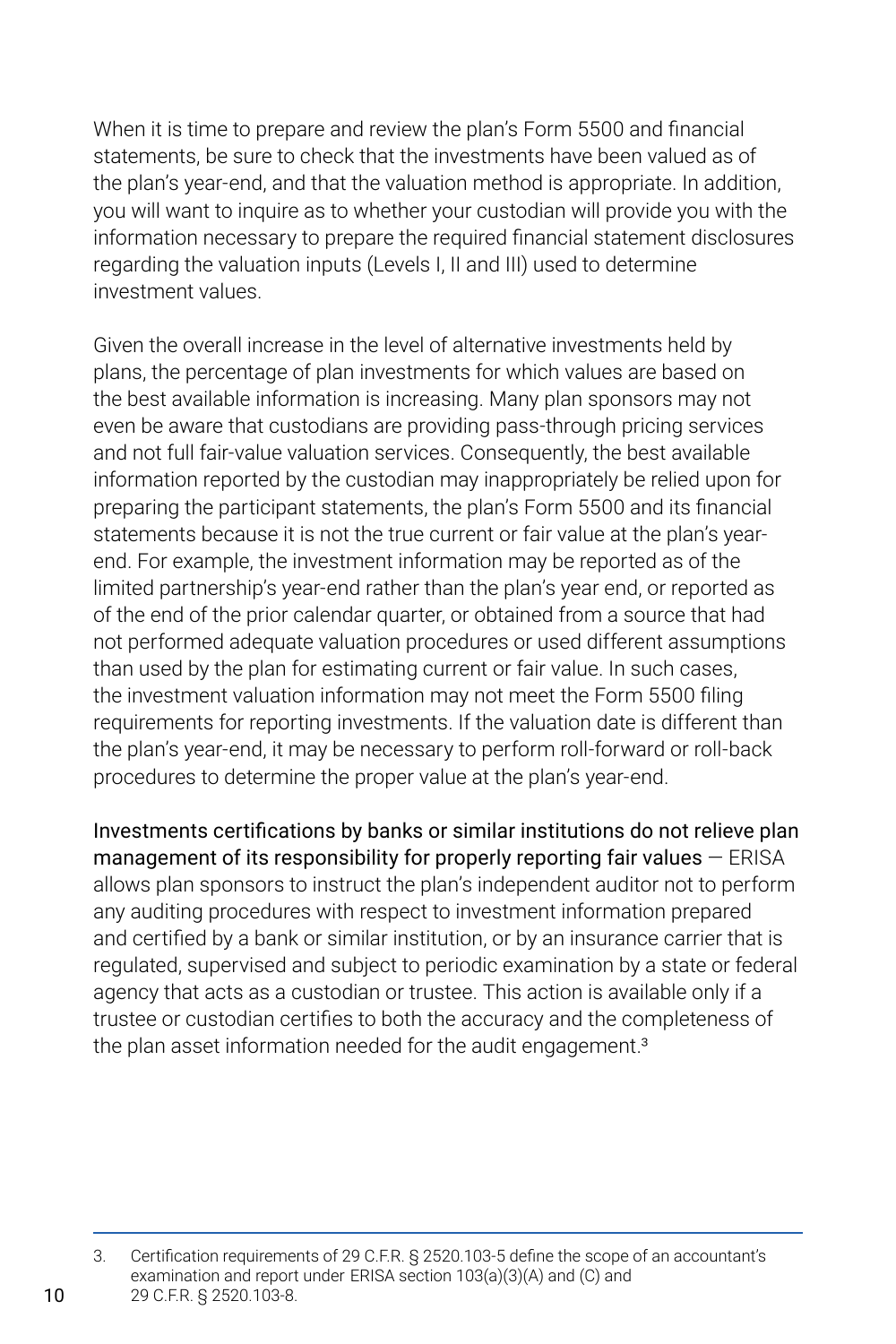If your plan elects this limited-scope approach to the independent audit, you should review the contracted level of service of the trustee or custodian (i.e., whether they fair value the investments) and assess whether investment values are properly reported based on current or fair value as of the plan's year-end. While the institution may certify that the information on the statement is complete and accurate, it does not necessarily mean that the values actually represent current or fair value as required by ERISA and GAAP (i.e., those from nationally recognized pricing services as opposed to those that are based on pass-through prices, which may not have been subject to further fair value scrutiny). If the information in the certification does not reflect current value or fair value and you use this information to prepare your Form 5500 and financial statements, the plan's Form 5500 and financial statements may be incorrect. It is your responsibility to understand whether reported investment values represent fair values. Ask the institution to provide you with a description of how each investment within the portfolio was priced, which can help you more easily identify whether the institution's statement provides the requisite current and fair values needed to prepare your plan's Form 5500 and financial statements. If a significant amount of plan investment values are based on sources that may not be indicative of fair value, then you may need to reconsider whether the auditor should be engaged to perform a limited scope audit and instead be engaged to perform a full scope audit.

As it is your responsibility to determine whether the conditions for limiting the scope of the independent audit are met, you will also need to verify that the entity certifying the investment information meets the qualification requirements discussed above, and that the entity certifies both the accuracy and the completeness of the plan asset information. It is important to note that in a limited-scope engagement, the plan auditor has no responsibility to test the accuracy or completeness of the investment information certified by the plan trustee or custodian, but if they become aware that the investment information in the certification is incorrect, incomplete, or otherwise unsatisfactory, the auditor may ask you to take certain steps, such as requesting the trustee or custodian to recertify or amend the certification to reflect proper investment values and investment income or to exclude ("carve out") such investments and investment income from the certification.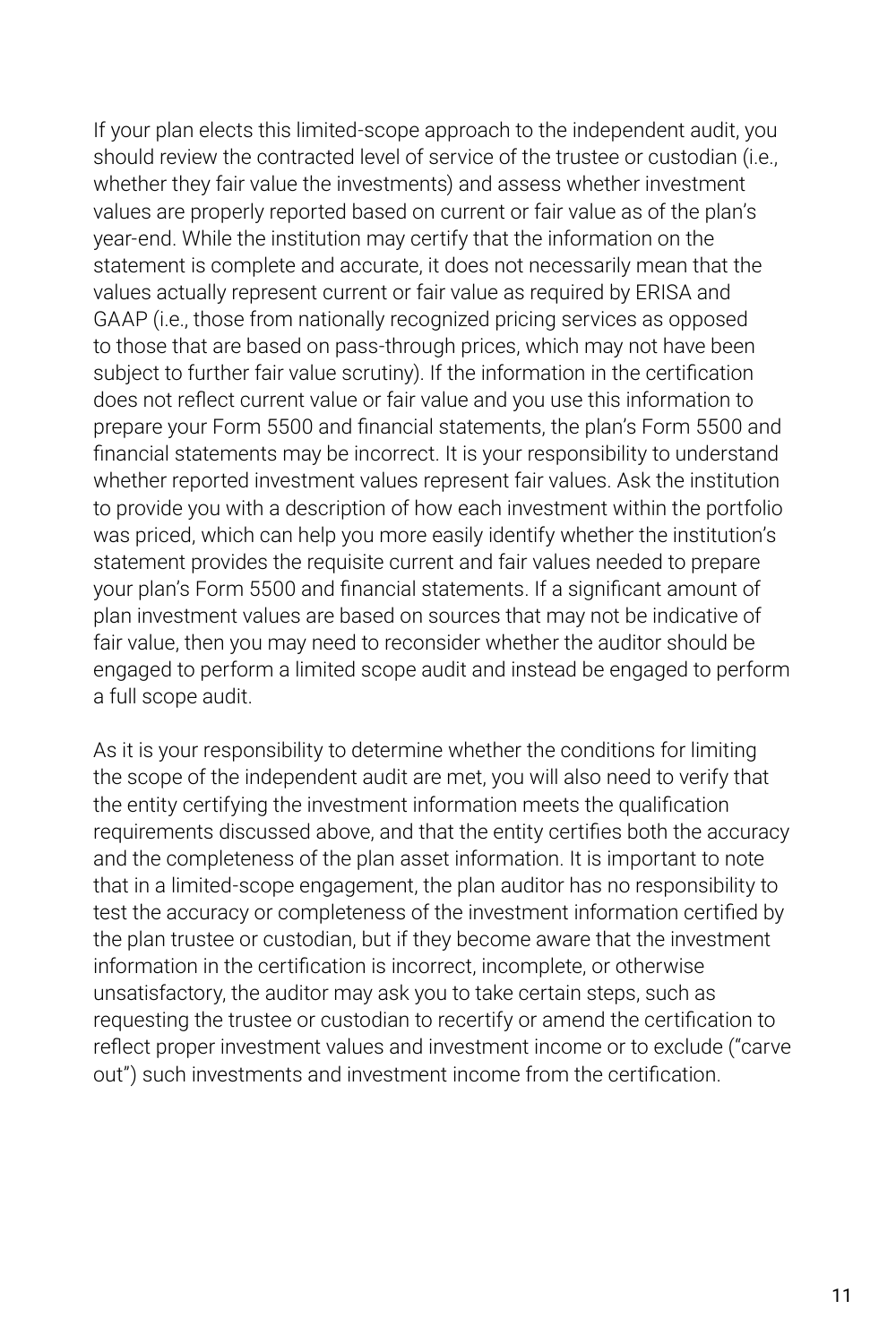Reports on controls at the service organization can help you  $-$  An effective approach to help you understand and monitor the quality and effectiveness of the trustee or custodian processes and controls related to investments and other outsourced plan administration services is to request a report on the controls at the trustee or custodian, called SSAE No. 18 reports (SSAE is an acronym for AICPA Statement on Standards for Attestation Engagements). These reports are also commonly referred to as SOC 1® Reports. SOC 1 Reports can be extremely important to you in fulfilling your fiduciary duty to monitor controls at your trustee or custodian over plan investments and other plan administration activities. A "Type 1" SOC 1 Report includes a detailed description of the trustee's and/or custodian's controls and an independent assessment of whether the controls are suitably designed and placed in operation. Further, a "Type 2" SOC 1 Report can tell you if the trustee and/or custodian's controls are operating effectively. If no SOC 1 Report is available from the trustee or custodian, then it will be more difficult for you  $-$  as well as the plan's independent auditor  $-$  to ascertain that the controls at the service organization are suitably designed and operating effectively.

Caution: SOC 1 Reports often do not address controls related to the valuation of alternative investments because most alternative investments are priced on an investment-by-investment basis. As such, there are no standard control procedures that can be tested. In addition, a custodial SOC 1 Report typically does not cover the pricing services used to value the investments. A separate SOC 1 Report for the pricing service may be available.

It is important to evaluate your appraiser  $-$  In many instances plan sponsors do not have the skills necessary to determine the "fair value" of alternative investments and turn to a professional appraiser or valuation consultant for assistance. Taking such action does not relieve you of the responsibility for ensuring that the valuations are proper. As such, it is important that you select a competent valuation advisor, review their work, and challenge any assumptions or conclusions that do not seem reasonable. It is also recommended that this process be documented.

The AICPA EBPAQC plan advisory, *Effective Monitoring of Outsourced Plan* Recordkeeping and Reporting Functions, provides more information about SOC 1 Reports and monitoring internal controls at your third-party service providers.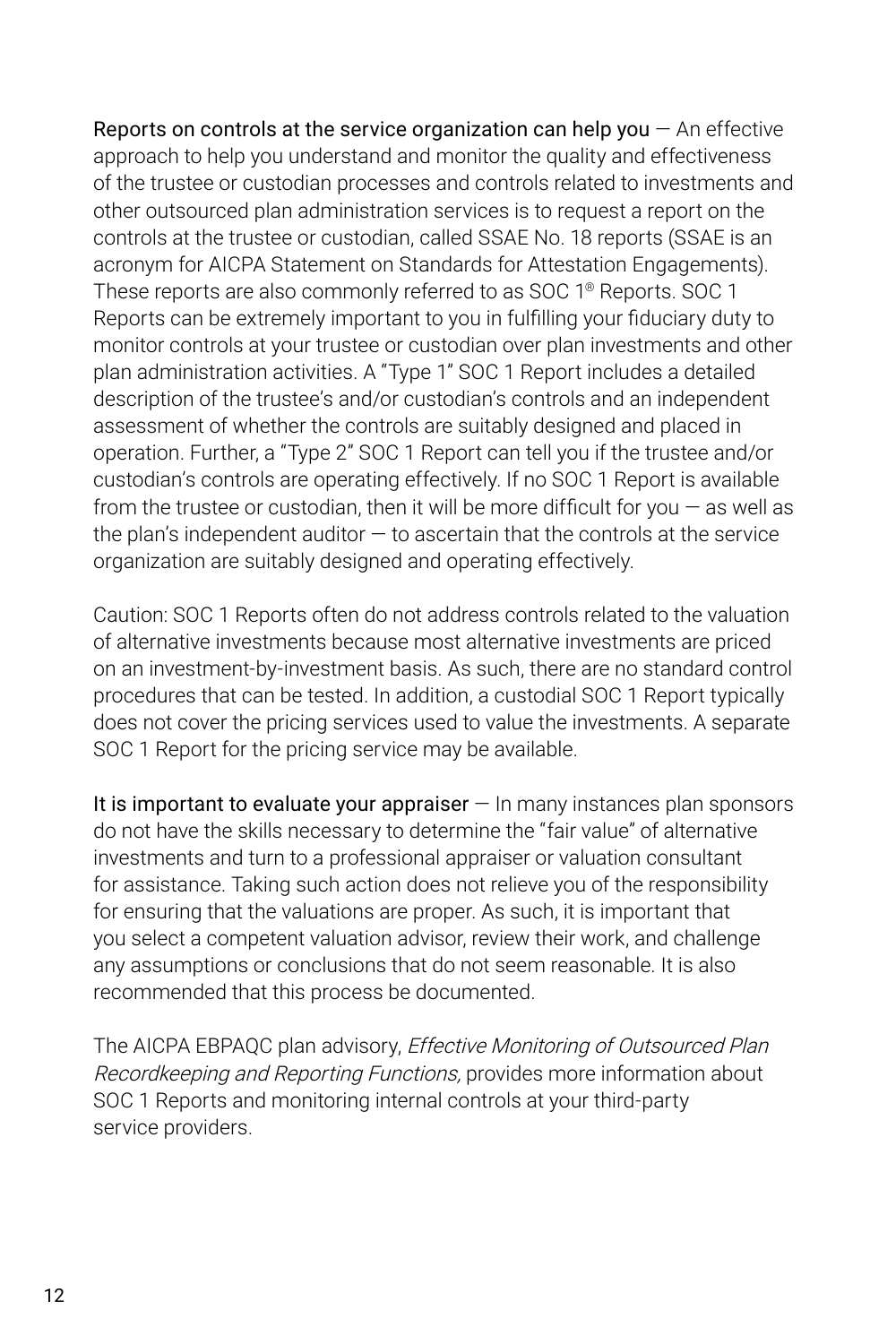## How your independent auditor can assist you

While your independent auditor is a valuable resource, it is important that you understand that the responsibility for investment valuation and disclosure remains with you  $-1$  t is important to note that hiring an auditor to perform an audit — whether full scope or limited scope — does not relieve you of your responsibility for the completeness and accuracy of the plan's investment information reported in the Form 5500 and the financial statements.

While your independent auditor may be a good resource to consult about the adequacy of valuation techniques and the related financial statement disclosures, they cannot make the determination regarding the valuation inputs (Level I, II or III). DOL and AICPA auditor independence rules<sup>4</sup> restrict what non-audit (nonattest) services auditors can perform for a plan for which they perform the annual financial statement audit (for example, DOL rules prohibit the auditor from maintaining financial records for the plan). Your plan auditor may provide advice, research materials and recommendations to assist you in making decisions about the adequacy of your investment valuations and of the related disclosures, and in establishing internal controls surrounding your investment valuations. Your auditor also may be able to provide some assistance with the financial statement preparation, unless they are prevented from doing so under SEC independence rules for Form 11-K filers.

<sup>4.</sup> DOL Interpretive Bulletin 75-9 (29 . 2509.75-9) relating to guidelines on independence of accountant retained by Employee Benefit Plan and AICPA Professional Code of Conduct Interpretation 101-3, Performance of Nonattest Service.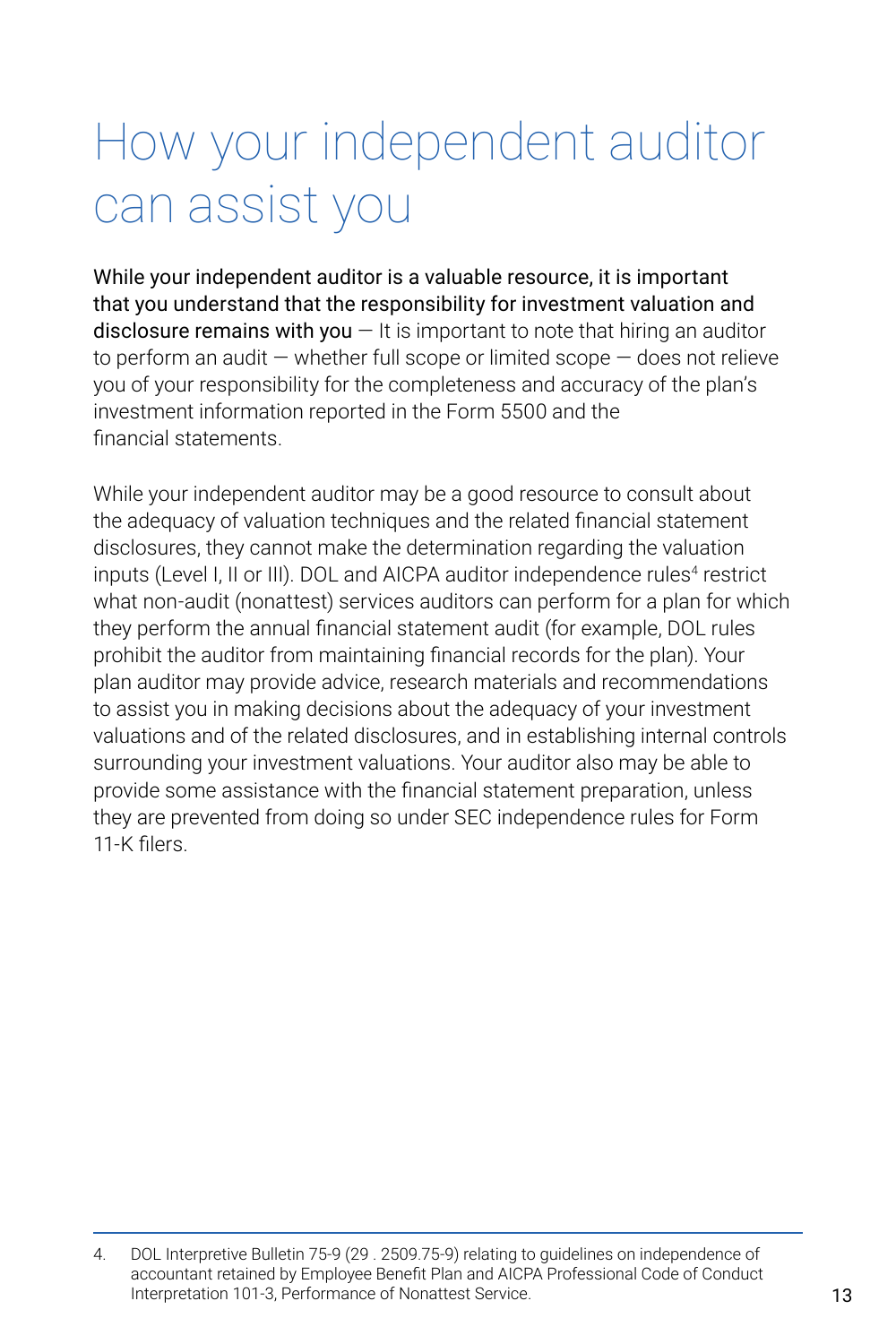## Additional resources

FASB ASC 820, Fair Value Measurements and Disclosures provides a framework for measuring fair value, and provides guidance on disclosures about fair value measurements. FASB ASC 820 is available at [asc.fasb.org/](http://asc.fasb.org/).

PCAOB Audit Practice Alert No. 2, Matters Relating to Auditing Fair Value Measurements of Financial Instruments and the Use of Specialists, while intended for auditors, may provide useful information about considerations in determining whether a specialist is needed, evaluating assumptions used in fair value measurements, and evaluating the appropriateness of using the specialist's work for the purpose of financial statements prepared in conformity with GAAP. This document is available on the PCAOB's website at: [pcaobus.org/Standards/QandA/12-10-2007\\_APA\\_2.pdf](https://pcaobus.org/Standards/QandA/12-10-2007_APA_2.pdf)

The AICPA Audit and Accounting Guide, Employee Benefit Plans (the Guide), describes considerations auditors make relative to your asset valuations in their plan audits. The Guide is available on the AICPA's website at [aicpastore.com.](http://aicpastore.com)

The AICPA EBPAQC Plan Advisory, Effective Monitoring of Outsourced Plan Recordkeeping and Reporting Functions, may serve as a useful tool in monitoring internal controls at your third-party service providers. That document is available on the Center website at [aicpa.org/ebpaqc.](http://aicpa.org/ebpaqc)

The AICPA EBPAQC Plan Advisory, The Importance of Internal Controls in Financial Reporting and Safequarding Plan Assets includes information that may help you better understand internal controls at your plan and why they are important. That document is available on the Center website at [aicpa.org/](http://aicpa.org/ebpaqc) [ebpaqc](http://aicpa.org/ebpaqc).

The EBPAQC website includes information that may help you better understand FASB ASC 820 and how it may affect your plan. That information can be found under the "Resources" tab at [aicpa.org/ebpaqc](http://aicpa.org/ebpaqc).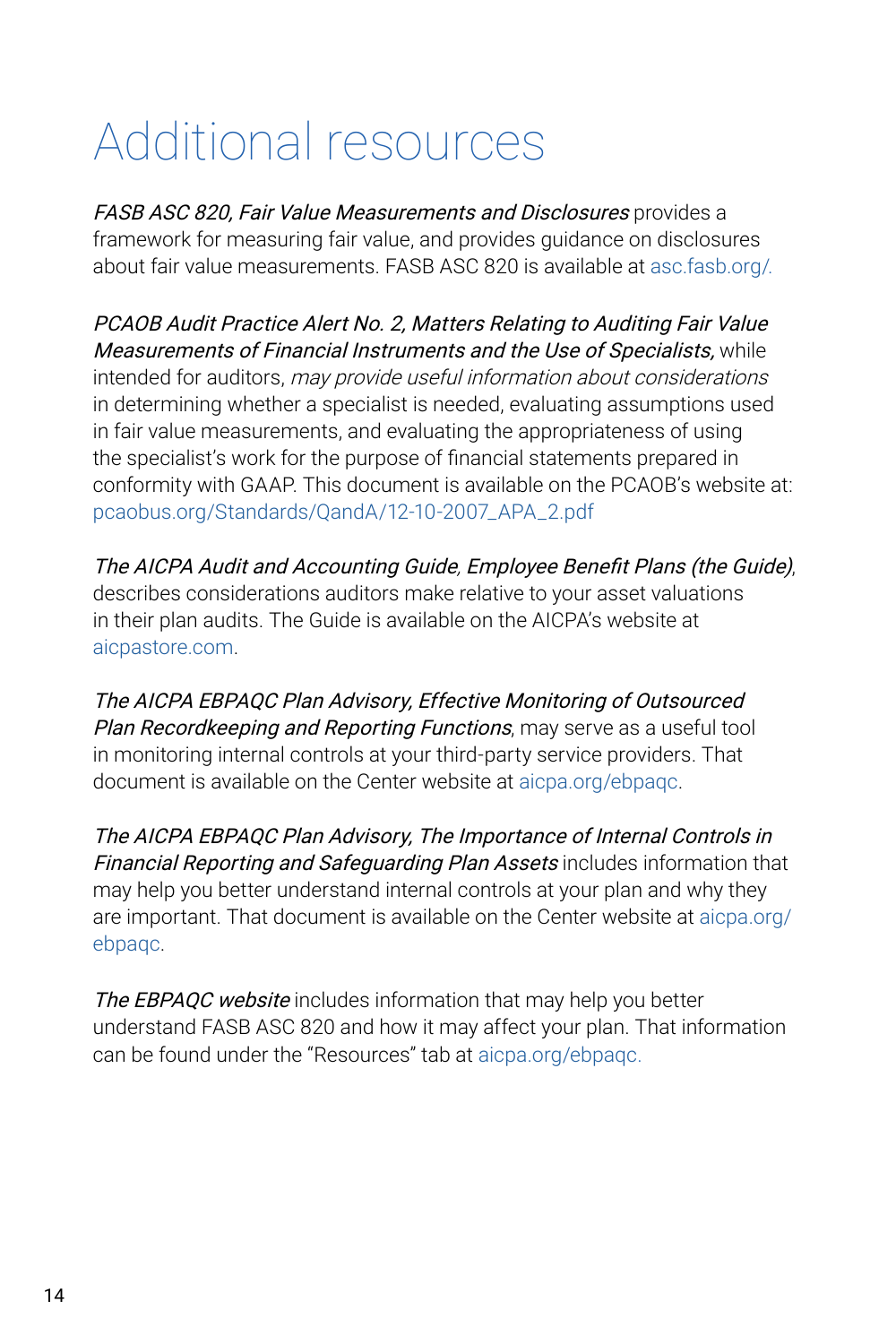## Illustrative examples of due diligence, ongoing monitoring and financial reporting controls

The following plan controls related to alternative investments include procedures for initial due diligence (that is, procedures performed before the initial investment), ongoing monitoring (that is, procedures performed post-investment), and financial reporting.

#### Initial due diligence

- Conduct face-to-face meetings with the investment firm's management team
- Conduct on-site visit(s), including back office and operational due diligence
- Evaluate investment strategy, process and portfolio
	- Review historical performance and attribution analysis (audited, if possible)
	- Review valuation procedures
- Request documents review by investment staff
	- Offering memorandum
	- Legal agreements
	- Pitch books
	- Information requests
- Financial statements
- Form ADV (used by advisers to register with SEC as investment advisers)
- Evaluate how the specific allocation fits within the asset class and the overall portfolio
- Solicit information regarding the team/firm from knowledgeable third parties
	- Inform investment committee members that a manager is under consideration and request their input if they know the manager
	- Consultants
	- Competing investment managers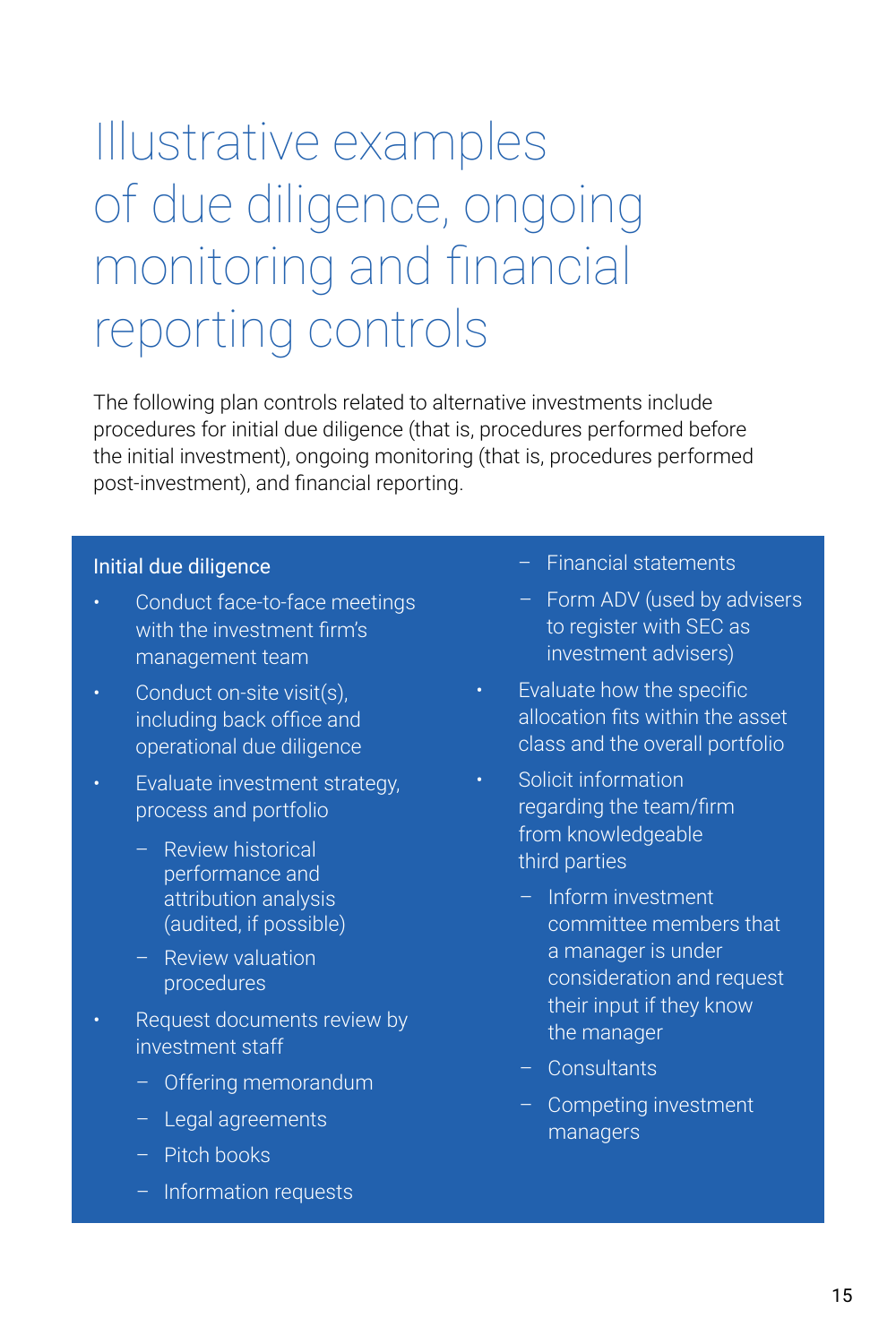#### Initial due diligence (cont.)

- Perform reference checks
	- Other investors
	- Investee companies
	- Service providers
	- Prior employers
- Perform third-party background checks on senior professionals
	- Verify biographical information
	- Perform criminal background search
	- Perform press search
- Review and negotiate legal agreements
- Complete a formal investment memorandum/write-up or other investment approval review

#### Ongoing monitoring

- Conduct regular in-person or telephonic meetings with the investment firm management team
- Conduct on-site visit, typically done on an annual basis (often substitute with attending annual meeting)<sup>5</sup>
- Review fund communications
	- Review fund communications, including quarterly shareholder's letters, etc.
	- Obtain and review audited financial statements, note

whether the opinion is qualified, any change in the auditor, or change in valuation procedures

- For drawdown funds, compare partners' capital statements with internal transaction records
- Review SSAE No.18 reports if available, and ensure that identified user controls are in place at the investor entity
- Perform valuation
	- Request and review, if available, the valuation of portfolio holdings for reasonableness
	- For custodial assets, reconcile with custodian's pricing
	- Request and review any changes to valuation policies and procedures
	- For hedge funds, receive estimated value from fund and final value from fund administrator; compare for reasonableness
	- Compare the institution's statement of value received as of the fund's year-end to the value based on the fund's audite financial statements, and follow up on significant discrepancies
- 5. Many institutions delegate this function to a third-party investment adviser or consultant.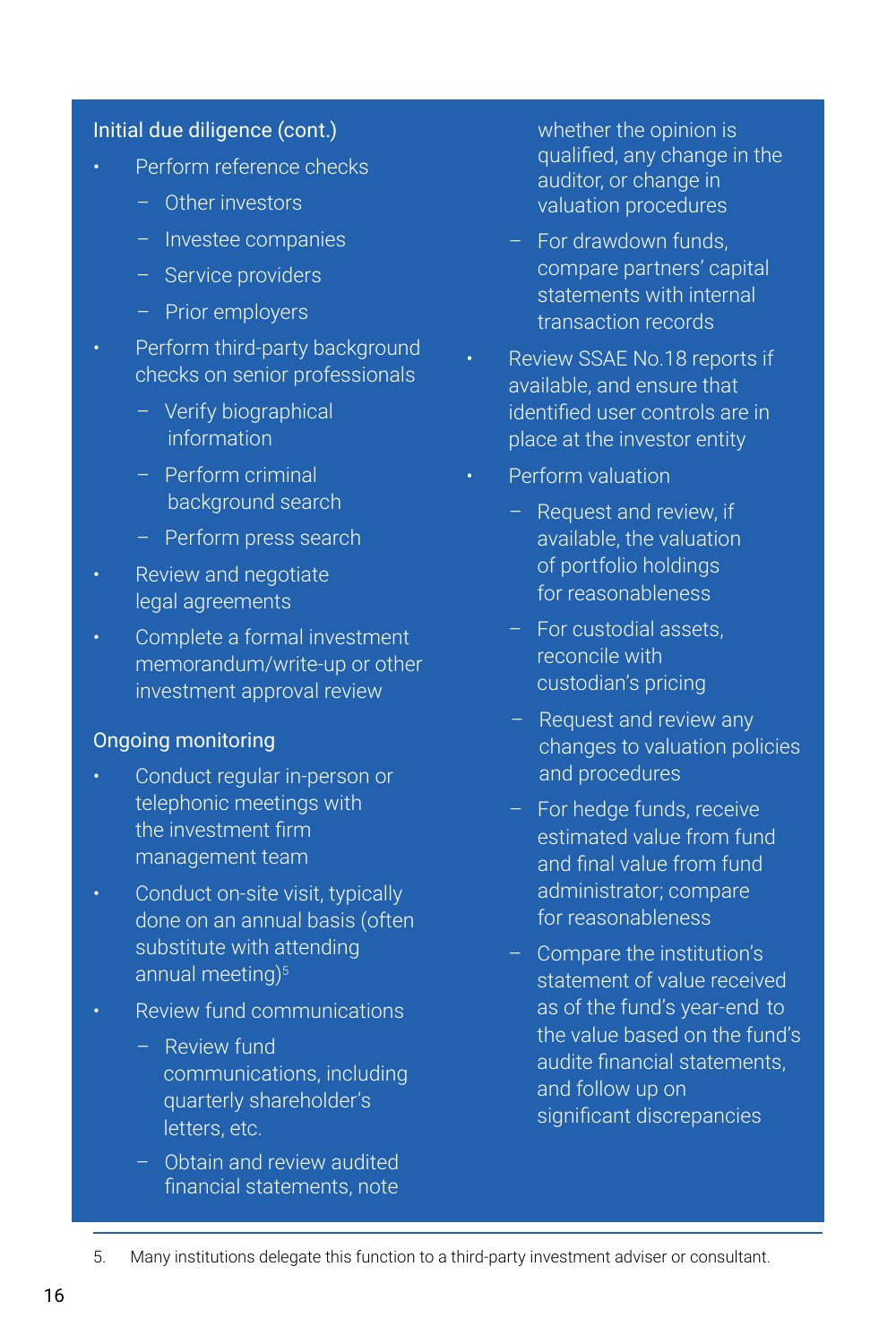#### Ongoing monitoring (cont.)

- Monitor portfolio performance
	- Compare performance to benchmark and expected returns if appropriate
	- Compare performance to publicly available data (for example, public sector indexes for hedge funds)
	- Compare cash returns to previously reported market values throughout the year
	- Inquire periodically as to the total long and short positions throughout the year (for hedge funds)
	- Review portfolio holdings regularly
	- If the investment strategy changes from the original investment approach, conduct comprehensive review of manager/team strategy
- Monitor firm/manager
	- Review press reports for significant management/ structure/personnel/portfolio developments<sup>6</sup>
	- Obtain and review Form ADV
	- Monitor staffing levels, personnel changes
	- Monitor size of assets under management in the strategy and firm wide

#### Financial reporting

- Maintain a formal investment policy approved by the board of directors (or similar board that governs overall strategy, risks, authorized transactions, etc.)
- Have an investment committee of the board that is responsible for oversight of all investments and compliance with formal investment policy
- Continuously update a detailed listing of alternative investments grouped by fund or manager
- Review the most recent audited financial statement of each fund, noting basis of accounting. summary of significant accounting policies and procedures pertaining to the valuation of alternative investments, name of audit firm, and type of opinion
- Compare investment balances reported by fund manager to the general ledger
- Monitor the level of the ownership of the fund to determine proper accounting method (for certain types of investor entities)
- Perform and document an assessment of the risk of material misstatement of the financial statements related to the valuation of alternative investments